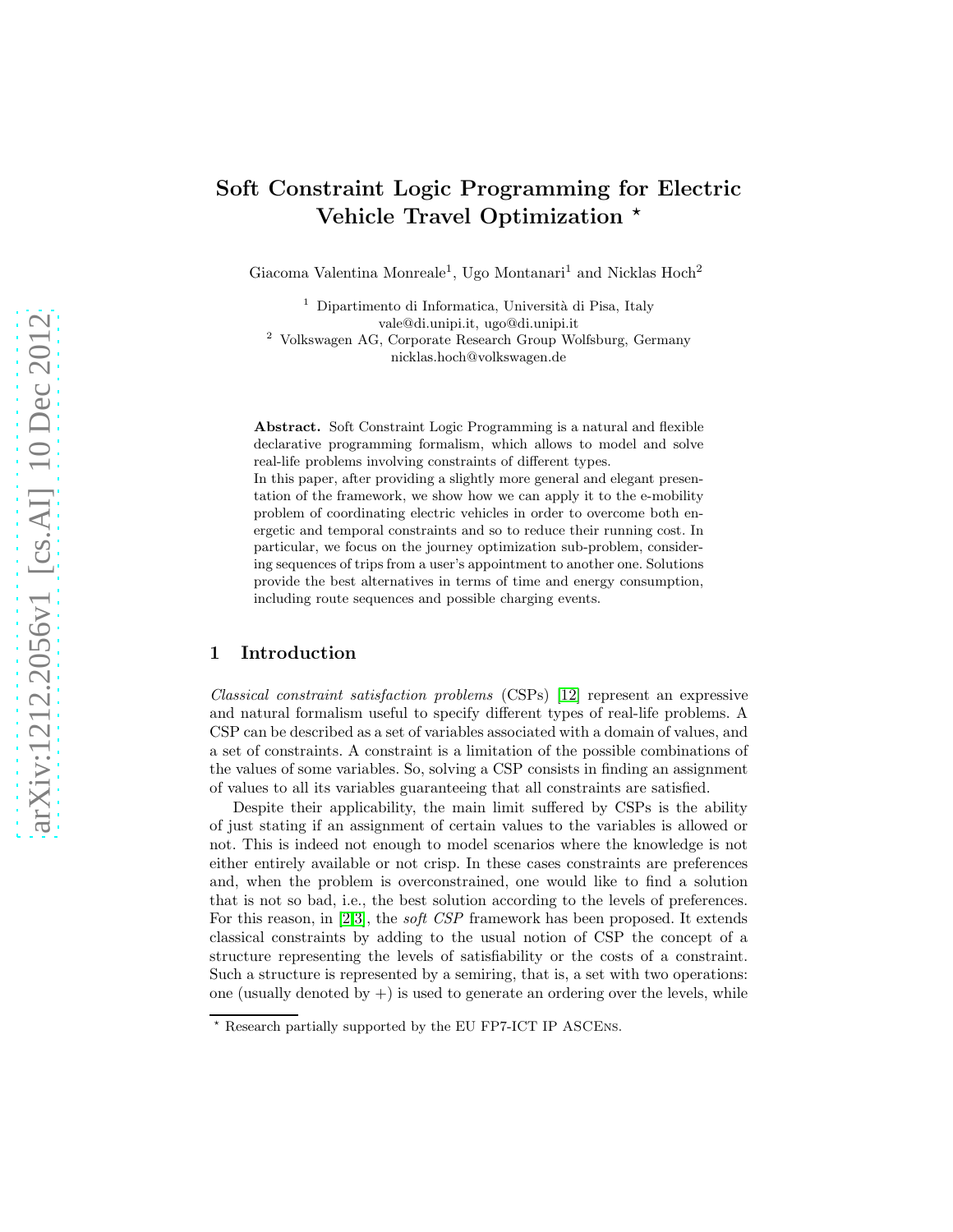the other one (denoted by  $\times$ ) is used to define how two levels can be combined and which level is the result of such a combination.

Constraint logic programming (CLP) [10] extends logic programming (LP) by embedding constraints in it: term equalities is replaced with constraints and the basic operation of LP languages, the unification, is replaced by constraint handling in a constraint system. It therefore inherits the declarative approach of LP, according to which the programmer specifies what to compute while disregarding how to compute it, by also offering efficient constraint-solving algorithms.

However, only classical constraints can be handled in the CLP framework. So, in [4], it has been extended to also handle soft constraints. This has led to a highlevel and flexible declarative programming formalism, called Soft CLP (SCLP), allowing to easily model and solve real-life problems involving constraints of different types. Roughly speaking, SCLP programs are logic programs where constraints are represented by predicates which are defined by clauses whose body is a value of the semiring modelling the levels of satisfiability or the costs of the constraints. The flexibility of the approach is due to the fact that the same framework can be used to handle different kinds of soft constraints by simply choosing different semirings. It can indeed be used to handle fuzzy, probabilistic, prioritized and optimization problems, as well as classical constraints.

In this paper, before presenting an application of the SCLP framework to the e-mobility, we provide a slightly more general and elegant presentation of the SCSP framework based on the notion of named semiring, as briefly presented in [\[7\]](#page-16-0). In particular, soft constraints are elements of the named semiring which, besides the additive and multiplicative operations useful to combine the constraints, is equipped by a permutation algebra and a hiding operator allowing an explicit handling of names. The permutation algebra indeed allows to characterize the support of each constraint, that is, the subset of variables on which the constraint really depends, while the hiding operator allows us to remove variables from the support of a constraint. Then, the SCLP framework can be seen as the general case of the SCSP one.

We propose the SCLP framework as a high-level specification formalism useful to naturally model and also solve some e-mobility optimization problems. With e-mobility indeed new constraints must be considered: electric vehicles (EVs) have a limited range and they take long time to charge. So, it is needed to guarantee that throughout the user's itinerary the EV never underruns a limit energy level and that the user always arrives in time to all his appointments.

We consider the EV travel optimization problem described in [\[9\]](#page-16-1). In it the user has a set of appointments and he makes a series of decisions about the sequences of trips from an appointment to another one, for example which route to take, if and where to charge the EV and so on. The aim is to find the optimal combination of travel choices which minimizes the users cost criteria. In [\[9\]](#page-16-1), the authors propose a hierarchical presentation of the mobility framework, which they exploit to decompose the optimization problem in sub-problems, and in particular, they study the journey level one. Here, beside it, we consider the optimization problem of the lower level, i.e., the one of the trip level. This last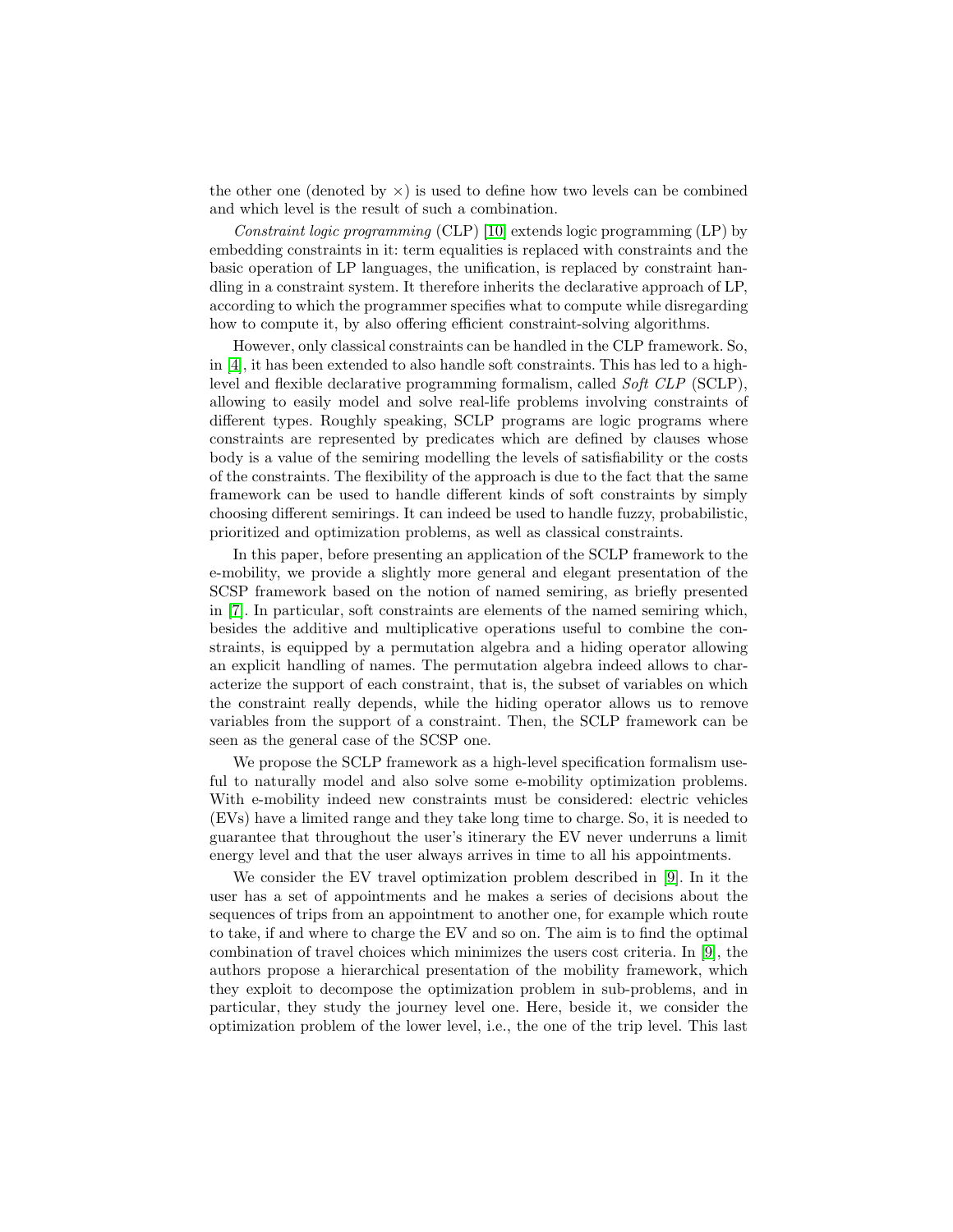problem consists in finding the best trips in terms of travel time and energy consumption, while the former one consists in finding the optimal journey, that is, the optimal sequence of coupled trips, again in terms of the same criteria, guaranteeing that the user reaches each appointment in time and that the state of charge (SoC) of the EV never falls below a given threshold.

The trip level problem substantially coincides with the multicriteria version of the shortest path problem modelled in [5] as an SCLP program. So, starting from a slightly different specification of this problem, we propose an SCLP program modelling the journey problem. In order to also actually execute both the SCLP programs, we propose CIAO Prolog [\[6\]](#page-16-2), a system supporting constraint logic programming. We therefore explicitly implement the soft framework, by defining two predicates, the plus and the times ones, which respectively model the additive and the multiplicative operations of the semiring.

This work arises from the research activity in the European project ASCENS (Autonomic Service Component ENSembles) aiming at studying formal models, languages, and programming tools, for the modelling and the development of autonomous, self-aware adaptive systems. E-mobility is right one of the case studies of the project and our work represents a first answer to the need of a high-level, declarative, executable specification language and of a powerful and flexible programming environment where e-mobility problems can be easily and naturally modelled and solved. We indeed show as the SCLP framework is able to satisfy all these requirements and it can thus be used as a support for rapid prototyping and exploratory programming for this kind of problems.

The paper is organized as follows. Section [2](#page-2-0) introduces the SCSP framework as an instantiation of the named semiring framework. Section [3](#page-6-0) briefly recalls the SCLP language and then Section [4](#page-8-0) shows how the trip and journey optimization problems can be modelled and solved through (S)CLP programs. Finally, Section [5](#page-14-0) concludes the paper by illustrating some open venues for further works.

## <span id="page-2-0"></span>2 Soft Constraints by means of Named Semirings

This section presents the soft CSP framework based on semiring [2,3] as an instantiation of the more general framework based on named semiring [\[7\]](#page-16-0).

The notion of named semiring is based on the ones of c-semiring (c stands for constraint) and permutation algebra.

#### 2.1 C-Semiring

**Definition 1 (c-semiring).** A c-semiring is a tuple  $\langle A, +, \times, 0, 1 \rangle$  such that:

- $A$  is a set and  $0, 1 \in A$ ;
- $-+: A \times A \rightarrow A$  is a commutative, associative and idempotent operation, such that 0 is its unit element and 1 is its absorbing element;
- $\times : A \times A \rightarrow A$  is a commutative and associative operation, such that it distributes over  $+$ , 1 is its unit element, and 0 is its absorbing element.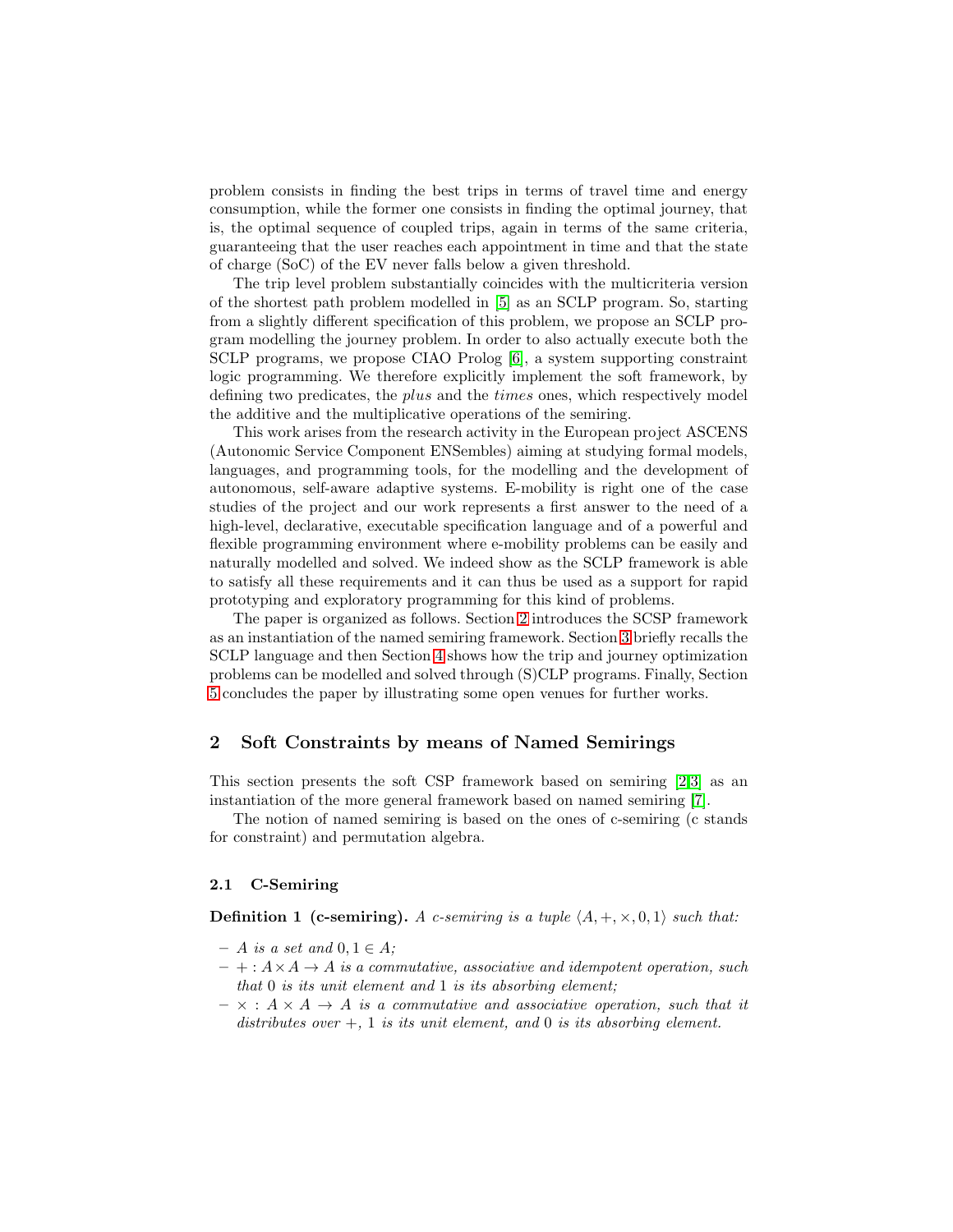Thanks to the idempotence of the + operator, the relation  $\langle A, \leq \rangle$ , defined as  $a \leq b$  if  $a + b = b$ , is a partial order. Intuitively,  $a \leq b$  means that b is better than a or that a implies b.

It is possible to prove that: (i) the two operations  $+$  and  $\times$  are monotone on  $\leq$ ; (ii) 0 is its minimum and 1 its maximum; (iii) $\langle A, \leq \rangle$  is a complete lattice and  $+$  is its least upper bound<sup>[3](#page-3-0)</sup>. Finally, if  $\times$  is idempotent then: (iv) + distribute over  $\times$ ; (v)  $\langle A, \leq \rangle$  is a distributive lattice, and (vi)  $\times$  is its greatest lower bound.

### 2.2 Permutation Algebra

Here we briefly recall the notion of permutation algebra. We refer the reader to [8] for a detailed introduction.

In the following, we fix a chosen infinite, countable, totally ordered set  $\mathcal N$  of names, which we denote by  $x, y, z, \ldots$ .

**Definition 2 (Permutations).** A name substitution is a function  $\sigma : \mathcal{N} \rightarrow$ N, while a permutation  $\rho$  is a bijective name substitution. The set of all such permutations on N is denoted by  $\mathcal{P}(\mathcal{N})$ .

**Definition 3 (Kernel).** Let  $\rho \in \mathcal{P}(\mathcal{N})$  be a permutation on N. The kernel of  $\rho$  is the set of the names that are changed by the permutation, formally,  $K(\rho) = \{x \in \mathcal{N} | \rho(x) \neq x\}.$ 

A permutation  $\rho$  is finite if its kernel is finite.

From now on we consider only finite permutations.

In the following, we introduce the notion of permutation algebra. It consists of a pair composed of a carrier set and a description of how the elements of the carrier set are transformed by permutations.

**Definition 4 (Permutation Algebras).** The permutation signature  $\Sigma_p$  on N is defined as the set of unary operators  $\{\widehat{\rho}|\rho \in \mathcal{P}(\mathcal{N})\}$  plus the two axioms  $\widehat{id}(a) = a \text{ and } \widehat{\rho}_1(\widehat{\rho}_2(a)) = \widehat{\rho_1\rho_2}(a).$ 

A permutation algebra  $\mathcal{A} = (A, {\{\hat{\rho}_A\}})$  consists of a carrier set A and the set of the interpreted operations  $\widehat{\rho}_A$ .

**Definition 5 (Support).** Let A be a permutation algebra and a an element of its carrier set. The support of a,  $supp(a)$ , is the smallest set of names such that, given a permutation  $\rho$ , if  $\rho(x) = x$  for all  $x \in supp(a)$ , then  $\widehat{\rho}_A(a) = a$ .

Intuitively,  $supp(a)$  represents the free names of a: indeed the permutations which do not modify them are not influent on a.

**Definition 6 (Finitely supported algebra).** A permutation algebra  $A$  is finitely-supported if each element of its carrier has finite support.

<span id="page-3-0"></span><sup>&</sup>lt;sup>3</sup> Actually, in order to prove this result, we must assume that the sum of an infinite number of elements exists.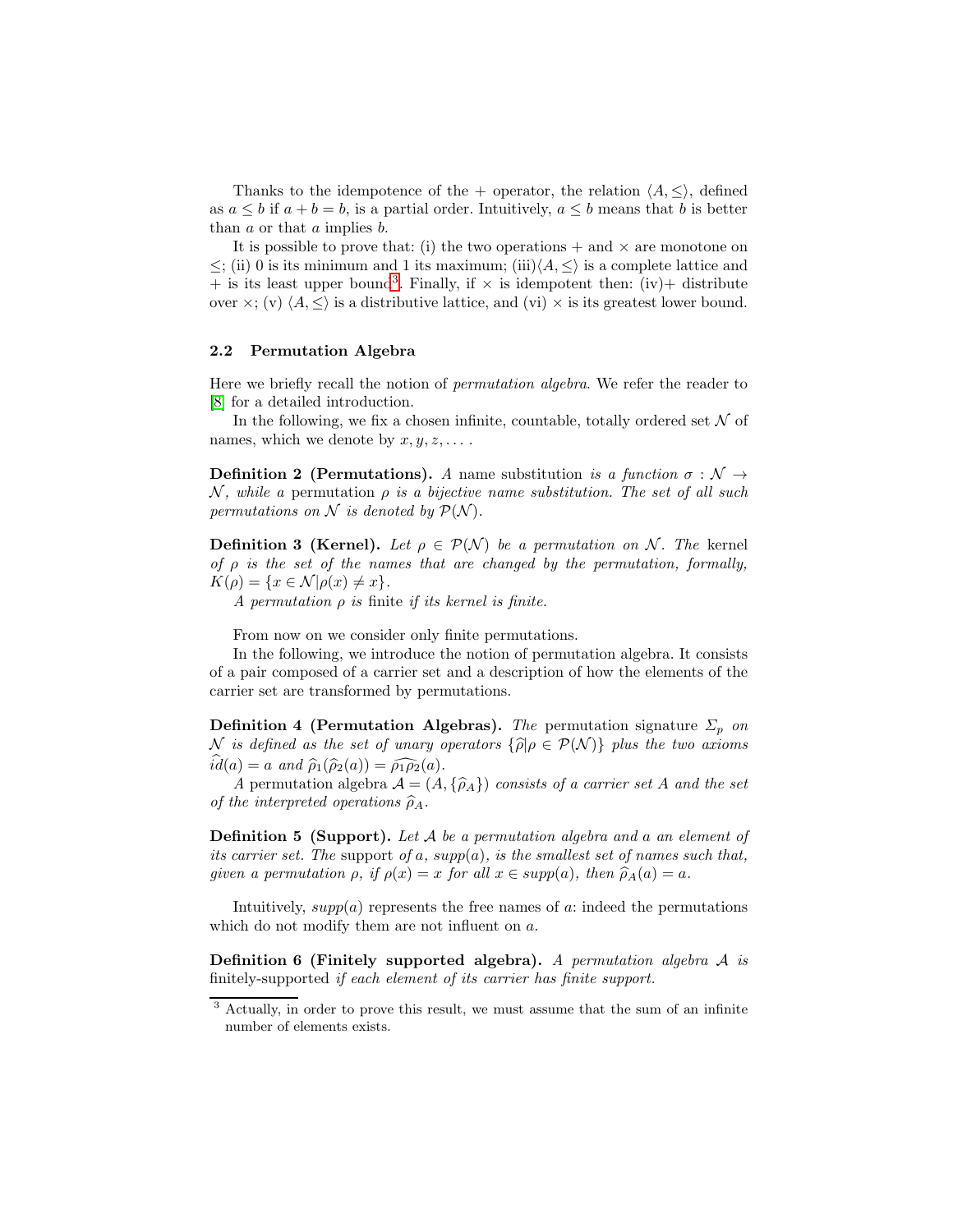#### 2.3 Named c-Semiring.

A named semiring [\[7\]](#page-16-0) is a c-semiring plus a finitely-supported permutation algebra A and a hiding operator  $(\nu x)$ . The permutation algebra allows characterizing the finite set of free names of each element c of the named semiring (represented by the support of c), while  $(\nu x)$  applied to c makes the name x local in c.

**Definition 7 (Fusion).** A (name) fusion is a total equivalence relation on N with only finitely many non-singular equivalence classes. We denote by  $x = y$ the fusion with a unique non-singular equivalence class consisting of x and y.

**Definition 8 (Named c-semiring).** A named c-semiring  $C =$  $\langle C, +, \times, \nu x, \{\hat{\rho}_C\}, 0, 1 \rangle$  is a tuple where:

 $- x = y \in C$  for  $x, y \in \mathcal{N}$ ;

 $- \langle C, +, \times, 0, 1 \rangle$  is a c-semiring;

 $- \langle C, \{\hat{\rho}_C\}\rangle$  is a finite-support permutation algebra;

 $- \nu x$ . :  $C \rightarrow C$ , for each name x, is a unary operation;

– for all  $c, d \in C$  and for all  $\rho$  the following axioms hold:

(FUSE)  $x = y \times c$  iff  $x = y \times [y/x]c$ (HIDE)  $vx.1 = 1$   $vx.vy.c = vy.vx.c$   $vx.(c \times d) = c \times vx.d$  if  $x \notin supp(c)$  $\nu x.(c+d) = c + \nu x.d$  if  $x \notin supp(c)$   $\nu x.c = \nu y.[y/x]c$  if  $y \notin supp(c)$ (PERM)  $\hat{\rho}_C 0 = 0$   $\hat{\rho}_C 1 = 1$   $\hat{\rho}_C (c \times d) = \hat{\rho}_C c \times \hat{\rho}_C d$   $\hat{\rho}_C (c + d) = \hat{\rho}_C c + \hat{\rho}_C d$  $\widehat{\rho}_C(\nu x.c) = \nu x.(\widehat{\rho}_C c)$  if  $x \notin K(\rho)$ 

In the (FUSE) axiom,  $[y/x]$ c denotes c where y is replaced by x.

#### 2.4 The Named SCSP Framework

As briefly shown in [\[7\]](#page-16-0), named c-semirings can be suitably instantiated to model SCSPs.

**Definition 9 (Constraints).** Let  $S = \langle A, +, \times, 0, 1 \rangle$  be a c-semiring, N a set of totally ordered names, and  $D$  a finite domain of interpretation for  $N$ . A soft constraint is a function  $(\mathcal{N} \to D) \to A$ , which associates a value of A to each assignment  $\eta : \mathcal{N} \to D$  of the names.

We define  $\mathcal C$  as the set of all soft constraints over  $\mathcal N$ ,  $D$  and  $A$ .

**Definition 10.** Let  $S = \langle A, +, \times, 0, 1 \rangle$  be a c-semiring, N a set of totally ordered names, and  $D$  a finite domain of interpretation for  $N$ . Moreover, let C be the set of all soft constraints over N, D and A. We define the  $\mathcal{C}_{SCSP}$ as the named c-semiring  $\langle C, +', \otimes, \nu x, , \{\hat{\rho}_c\}, 0', 1'\rangle$ , where fusions  $x = y$  are defined as  $(x = y)\eta = 1$  if  $\eta(x) = \eta(y)$  and  $(x = y)\eta = 0$  otherwise;  $(c_1 +' c_2)\eta = c_1\eta + c_2\eta; \ (c_1 \otimes c_2)\eta = c_1\eta \times c_2\eta; \ (vx.c)\eta = \sum_{d \in D}(c\eta[d/x]);$  $(\widehat{\rho}_c c)\eta = c\eta'$  with  $\eta'(x) = \eta(\rho(x))$ ;  $0'\eta = 0$  and  $1'\eta = 1'$  for all  $\eta$ .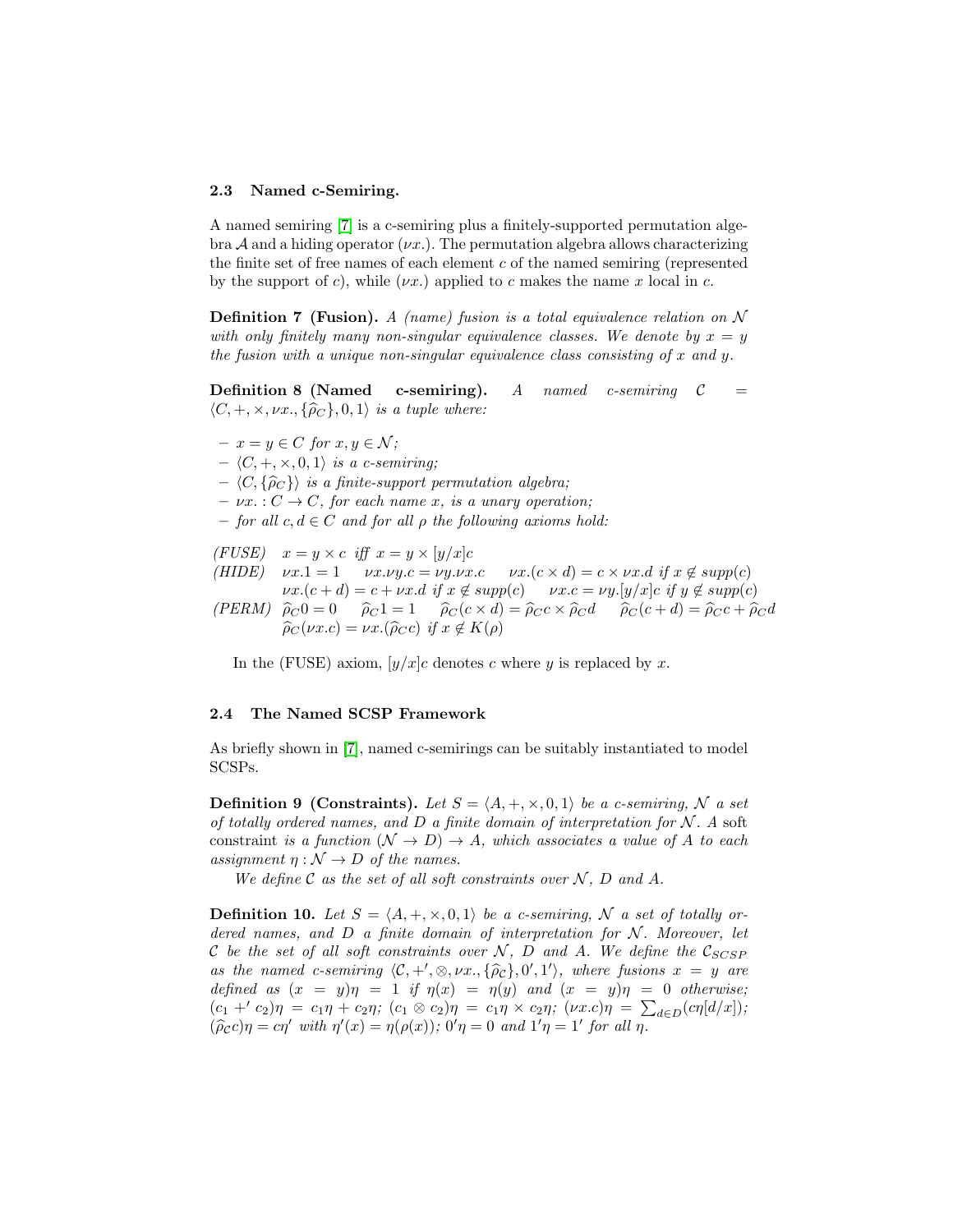The assignment  $\eta[d/x]$  is defined as usual:  $\eta[d/x](y) = d$  if  $x = y$  and  $\eta d/x|(y) = \eta(y)$  otherwise.

Note that, by definition, each constraint  $c \in \mathcal{C}$  involves all the names in N, but it really depends on the assignment of the names in  $supp(c)$ , and intuitively, restricting means eliminating a name from the support of the constraint, by choosing the best value for it.

Definition 11 (Soft CSP). A soft constraint satisfaction problem (SCSP) is a pair  $\langle C, Y \rangle$ , where  $C \subseteq \mathcal{C}$  is a set of constraints and  $Y \subseteq \mathcal{N}$  is a set of names.

Intuitively, Y represents the set of interface names of the constraint set C.

**Definition 12 (Solution).** Let  $P = \langle C, Y \rangle$  be an SCSP. The solution of P is the constraint  $Sol(P) = (vx_1)...(vx_n)(\bigotimes C)$ , with  $\{x_1,...,x_n\}$  =  $_{c_i\in C} supp(c_i)\setminus Y$ .

**Definition 13 (Best level).** Let  $P = \langle C, Y \rangle$  be an SCSP. Then, the best level of consistency of P is defined as the constraint blevel(P) =  $(\nu x_1) \ldots (\nu x_n) (\bigotimes C)$ , where  $\{x_1, \ldots, x_n\} = \bigcup_{c_i \in C} supp(c_i)$ .

Varying the semiring S, on which the named semiring  $C_{SCSP}$  is based, several kinds of problems can be represented: we consider the semiring  $S_{CSP} = \langle \{true, false\}, \vee, \wedge, false, true \rangle$  for classical CSPs;  $S_{FCSP} = \langle \{x | x \in$  $[0, 1]$ ,  $max, min, 0, 1$  for fuzzy CSPs; and  $S_{WCSP} = \langle N \cup \{\pm \infty\}, min, \pm, \pm \infty, 0 \rangle$ for optimization CSPs.

<span id="page-5-0"></span>*Example 1.* Let P be the SCSP with three names  $\mathcal{N} = \{x, y, z\}$ , which can take values in  $D = \{red, blue, green\}$ . We assume that only x and y are of interest, while the constraints model the fact that all names must take different values.

We consider the semiring  $S_{WCSP}$ , introduced above, and we define three constraints, one for each pair of names,  $c_{xy}$ ,  $c_{yz}$  and  $c_{zx}$ , associating the worst semiring value to the assignments which give the same color to both the names of interest for the constraint. In particular, we associate  $+\infty$  to all the assignments giving the same color to both names, if at most one name takes the color red then we associate 1, otherwise we associate 2.

In Horn logic this problem can be expressed as the predicate  $P(x, y)$  below:  $P(x, y) : -Q(x, y), Q(y, z), Q(z, x)$ 

 $Q(v, w)$ : − if  $v = w$  then  $+\infty$  else if either v or w are red then 1 else 2.

The predicate  $Q(v, w)$  represents the constraint shown on the left of Fig. [1,](#page-6-1) where the names  $v$  and  $w$  represents the only names of the support. Note that in this representation we only show the assignment for the names of the support of the constraint. Therefore, each table entry actually represents different entries, one for each possible color of the names which are not in the support. The constraint representing the problem is then represented by the combination of three constraints. Indeed,  $Q(x, y)$ ,  $Q(y, z)$  and  $Q(z, x)$  respectively represent the three constraints  $c_{xy}$ ,  $c_{yz}$  and  $c_{zx}$ , obtained by applying to the constraint represented by  $Q(v, w)$  the permutations mapping the names of the support v and w to the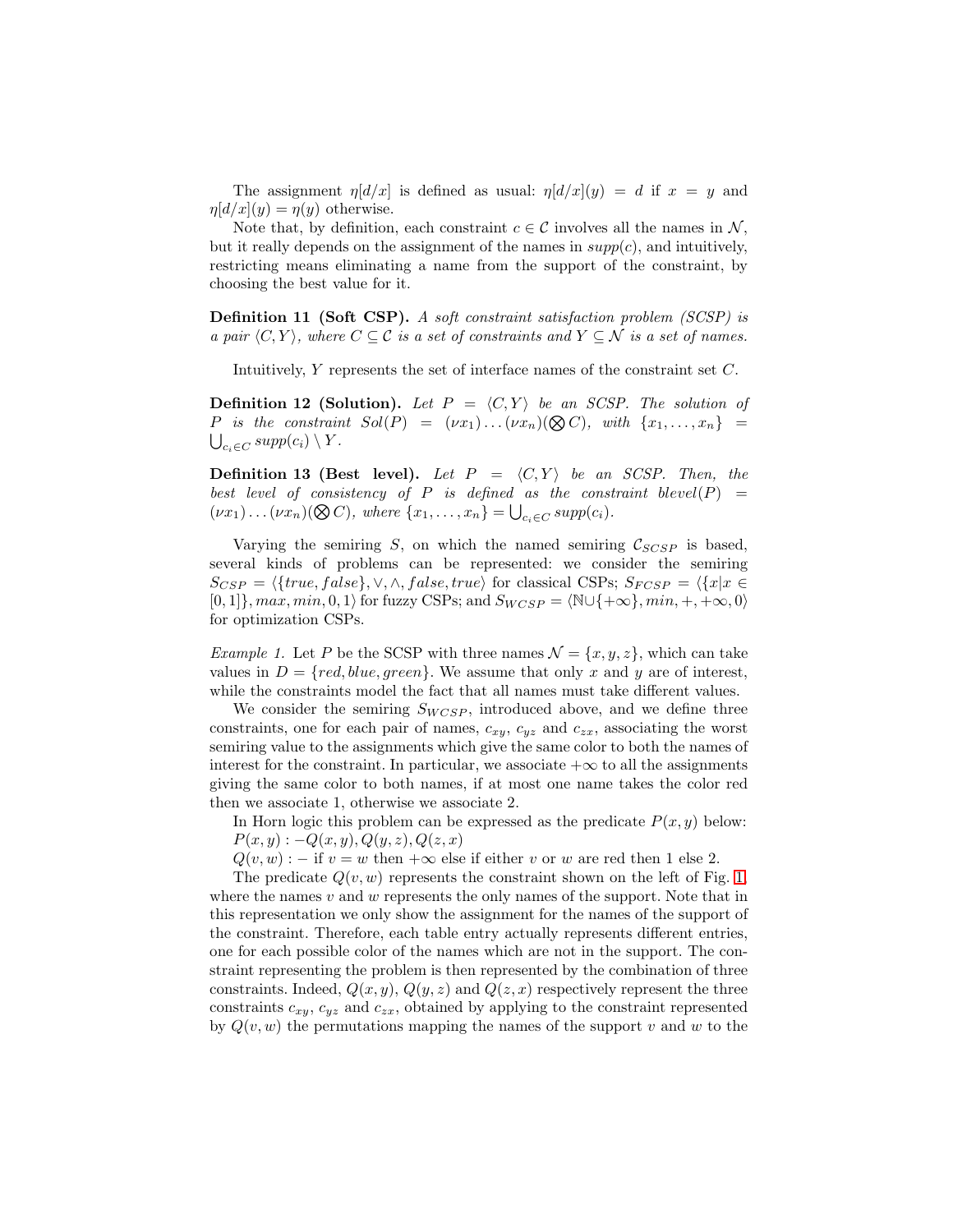| $\mathbf x$ | V           |           | v            | W           |           |
|-------------|-------------|-----------|--------------|-------------|-----------|
| red         | red         | $+\infty$ | red          | red         | $+\infty$ |
| red         | blue        | 1         | $_{\rm red}$ | blue        | 4         |
| red         | green       | 1         | red          | green       | 4         |
| blue        | blue        | $+\infty$ | blue         | blue        | $+\infty$ |
| blue        | red         |           | blue         | red         | 4         |
| blue        | green       | 2         | blue         | green       | 4         |
|             | green green | $+\infty$ |              | green green | $+\infty$ |
| green red   |             | 1         | green red    |             | 4         |
| green blue  |             | 2         | green blue   |             | 4         |
|             |             |           |              |             |           |
|             | Q(v, w)     |           |              | Sol(P)      |           |

<span id="page-6-1"></span>Fig. 1. The constraint represented by  $Q(v, w)$  and the solution of the SCSP P.

names of interest of the three constraints. As said above, the relevant names of the problem are just  $x$  and  $y$ , thus the solution of the problem is obtained by combining the three constraints and restricting the scope of the name  $z$ . It can be expressed as  $(\nu z)(c_{xy} \otimes c_{yz} \otimes c_{zx})$ . The resulting constraint, represented by the predicate  $P(x, y)$ , is shown on the right of Fig. [1.](#page-6-1) Also in this case, we show the assignment of just the two names of the support. Each table entry is the minimum value among the ones of the solutions providing a different color for z. In this case, the best level of solution is 4, the minimum over all the entries.

## <span id="page-6-0"></span>3 Soft Constraint Logic Programming

This section briefly introduces the soft constraint logic programming (SCLP). For a more detailed and complete introduction, we refer the reader to [4].

The SCLP framework extends the classical constraint logic programming to also handle SCSPs. We can say that an SCLP program over a certain c-semiring  $S$  is just a CLP program where constraints are defined over  $S$ . In the following, we fix a semiring  $S = \langle A, +, \times, 0, 1 \rangle$ .

An SCLP program is hence a set of clauses composed of a head and a body, plus a goal. The head of a clause is simply an atom, while the body can be either a collection of atoms, or a c-semiring value, or a special symbol  $\Box$ , denoting that it is empty. In this two last cases clauses are called facts and define predicates representing constraints. When the body is empty, we interpret it as 1, the best element of the semiring. Atoms are  $n$ -ary predicate symbols followed by a tuple of n terms, which can be either a constant or a variable or an n-ary function symbol followed by n terms. Ground terms are terms without variables, and finally, a goal is a collection of atoms.

<span id="page-6-2"></span>Example 2. As an example, consider the simple SCLP program on the left of Fig. [2,](#page-7-0) previously proposed in [4]. We consider the semiring  $S_{KCSP}$  and the domain  $D = \{a, b, c\}$ . The program is composed of six clauses. The last two are facts and the semiring values 2 and 3, associated respectively with the atoms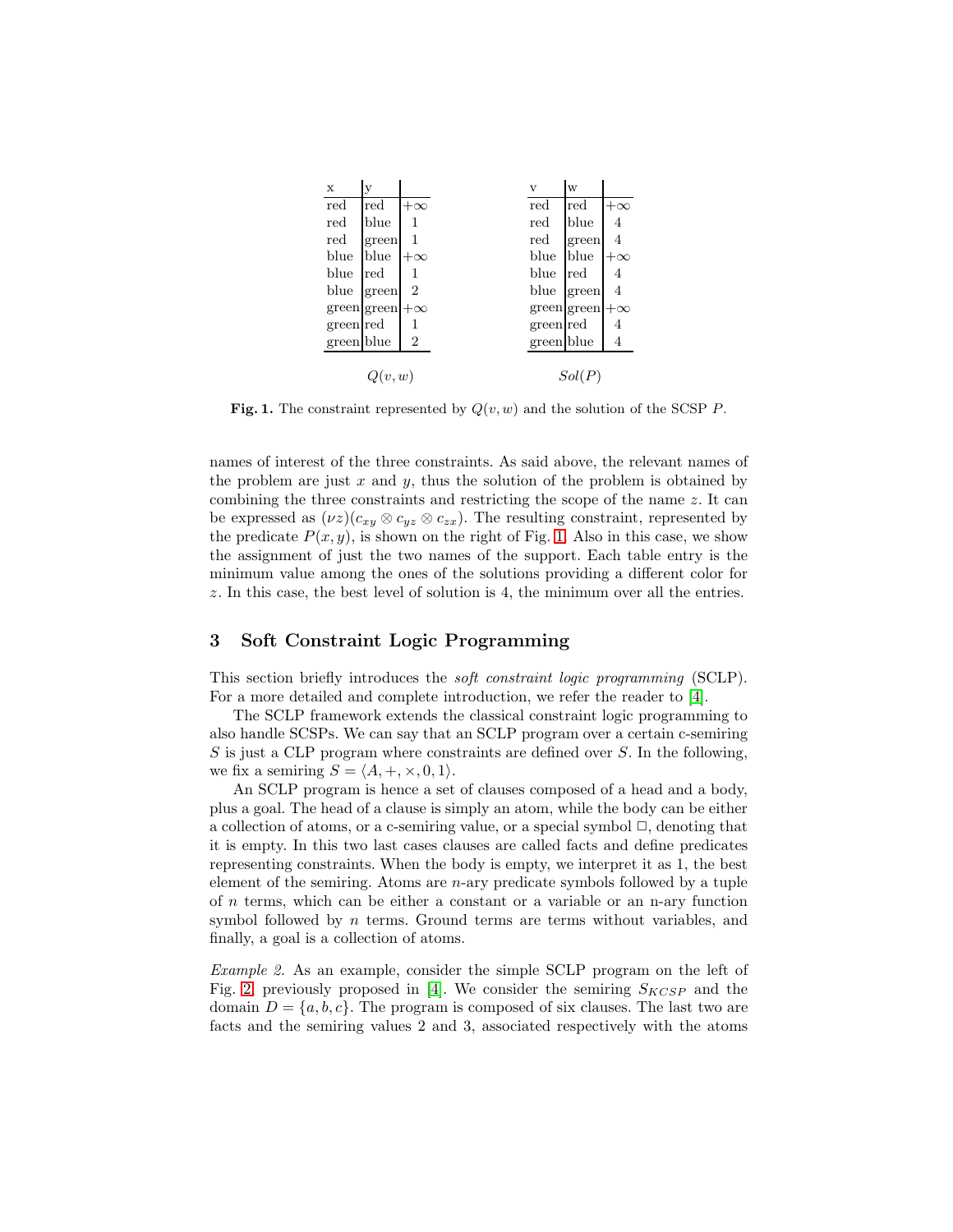|                      |                                                     |  | $I_2$ $I_3$ $I_4$ |                            |
|----------------------|-----------------------------------------------------|--|-------------------|----------------------------|
|                      |                                                     |  |                   |                            |
| $s(X)$ :- $p(X,Y)$ . | $r(a)$   3 3 3                                      |  |                   | - 3                        |
| $p(a,b) := q(a)$ .   | $q(a)$ $ +\infty 2 2$                               |  |                   | $\overline{2}$             |
| $p(a, c) := r(a)$ .  | $p(a,c) \mid +\infty \quad 3 \quad 3$               |  |                   | $^{\circ}$ 3               |
| $q(a)$ :- $t(a)$ .   | $p(a,b)$ + $\infty$ + $\infty$ - 2                  |  |                   | $\overline{\phantom{1}}$ 2 |
| $t(a)$ :- 2.         | $s(a)$ $ +\infty +\infty 3$ 2                       |  |                   |                            |
| $r(a)$ :-3.          | $s(b)$ $\rightarrow \infty +\infty +\infty +\infty$ |  |                   |                            |
|                      | $s(c)$ $ +\infty +\infty +\infty +\infty$           |  |                   |                            |

<span id="page-7-0"></span>Fig. 2. An example of SCLP program and its fix point semantics.

 $t(a)$  and  $r(a)$ , mean that they respectively cost 2 and 3 units. The set N of the semiring contains all possible costs, and the operations  $min$  and  $+$  allows us to minimize the sum of the costs. We consider as goal the atom  $:-s(a):$  later on we will show its semantics.

Three equivalent semantics for the SCLP languages have been defined in [4]: the model-theoretic, the fix-point, and the operational one. These semantics are conservative extensions of the corresponding ones for logic programming: this means that by choosing the c-semiring  $S_{CSP}$  we get exactly the LP semantics.

Actually, we can see the SCLP framework as the general case of the SCSP one. As shown in Example [1,](#page-5-0) we can indeed express an SCSP program as a set of predicates representing the constraints together with a unique clause which represents the problem and combines all constraints. In the case of the SCLP, the main difference is that the depth of clause nesting is unlimited and the possible values  $D$  of variables are elements of the Herbrand universe. So, the meaning of a predicate  $P(x, y)$  assigns a semiring value to all evaluations of variables x and  $y$  to the Herbrand domain. This is exactly what for example the fix-point semantics of the SCLP language does.

In order to present the fix-point semantics, we need to introduce the notion of interpretation and the  $T_P$  operator, mapping interpretations into interpretations.

**Definition 14 (Interpretation).** An interpretation I consists of a domain D, representing the Herbrand universe, together with a function which takes a predicate and an instantiation of its arguments (that is, a ground atom), and returns an element of the semiring:  $I: \bigcup_n (P_n \to (D^n \to A))$ , where  $P_n$  represents the set of n-ary predicates and A is the set of the values of the semiring.

Since interpretations are functions from ground atoms to semiring values, we consider programs composed of clauses where the head and the body contain only ground atoms. So, for example, in the SCLP program of Example [2,](#page-6-2) the clause  $s(X)$ : -  $p(X, Y)$  is replaced with all its instantiations. In particular, for each  $d \in D$ , we have three clauses  $s(d) := p(d,a)$ ,  $s(d) := p(d,b)$ , and  $s(d) := p(d, c)$ .

**Definition 15** ( $T_P$  **Operator).** Let P be an SCLP program and  $IS_P$  the set of all its interpretations. Moreover let I be an interpretation and GA a ground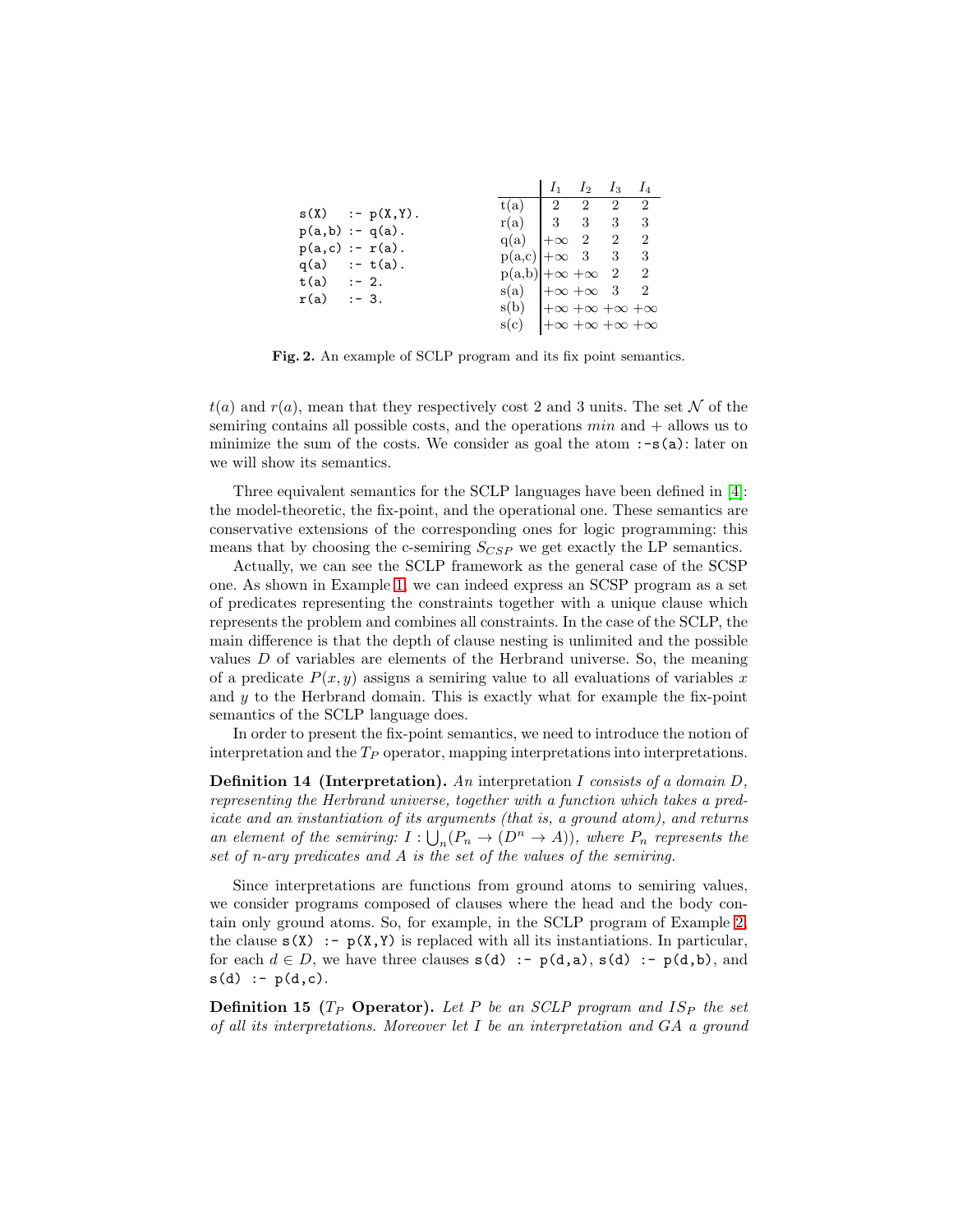atom, such that P contains k clauses defining the predicate in GA and the clause i is of the shape  $GA: -B_1^i, \ldots, B_{n_i}^i$ . Then, we define the operator  $T_P: IS_P \rightarrow$  $IS_P$  as  $T_P(I)(GA) = \sum_{i=1}^k (\prod_{j=1}^{n_i} I(B_j^i))$ . Whenever  $B_j^i$  is a semiring value, its meaning  $I(B_j^i)$  is fixed in any interpretation I and it is the semiring value itself.

Definition 16 (Partial Order of Interpretations). Let P be a program and IS<sub>P</sub> the set of all its interpretations. We define the structure  $\langle IS_P, \preceq \rangle$ , where  $\forall I_1, I_2 \in I S_P, I_1 \preceq I_2$  if  $I_1(GA) \leq I_2(GA)$  for any ground atom  $GA$ , where  $\leq$  is the order induced by the semiring.

Note that  $\langle IS_P, \preceq \rangle$  is a complete partial order and its glb coincides with the glb operation in the lattice A (extended to interpretations). Since the function  $T_P$ is monotone and continuous over this complete partial order, then  $T_P$  has a least fix-point  $lfp(T_P) = glb({I|T_P(I) \preceq I})$  and it can be obtained by computing  $T_P \uparrow \omega$ , i.e., by applying  $T_P$  to the bottom of the partial order of interpretations, and then repeatedly applying it until a fix-point.

Example 3. Consider again the SCLP program in Fig. [2.](#page-7-0) In the definition of the  $T_P$  operator we have to consider the additive and multiplicative operations of the semiring  $S_{KCSP}$ , that is, the min and + operations. As in [4], we start the computing of the semantics from the bottom of the partial order of interpretations,  $I_0$ , which maps each semiring element into itself and each ground atom into +∞. The table on the right of Fig. [2](#page-7-0) shows the value associated by the interpretations to the most interesting ground atoms. The interpretation  $I_4$  represents the fix-point of  $T_P$ . As an example, we show the computation for one of the most interesting case, the ground atom s(a), which also corresponds to our goal. We said that the clause  $s(X) := p(X, Y)$  is considered equivalent to all its instantiations. Therefore,  $I_4(s(a)) = min\{I_3(p(a, a)), I_3(p(a, b)), I_3(p(a, c))\}$  $min{+\infty, 2, 3} = 2.$ 

## <span id="page-8-0"></span>4 The Electric Vehicle Travel Optimization Problem

This section presents the EV travel optimization problem, introduced in [\[9\]](#page-16-1), and shows how it can be naturally modelled and solved in the SCLP framework.

General description of the problem. A user has a set of appointments, each of them is in a location and has a starting time and a duration. The user makes a series of decisions regarding the sequences of trips from an appointment to another one. For example, he decides which route he wants to follow, where to park and if and how to charge the EV at the appointment location.

All possible combinations of travel choices form the choice set. A travel choice is optimal if it minimizes the users cost criteria.

In particular, finding a single optimal trip consists in finding the best trips in terms of travel time and energy consumption. Finding instead the optimal journey, that is, the optimal sequence of coupled trips, consists in finding the best journeys not only in terms of travel time and energy consumption, but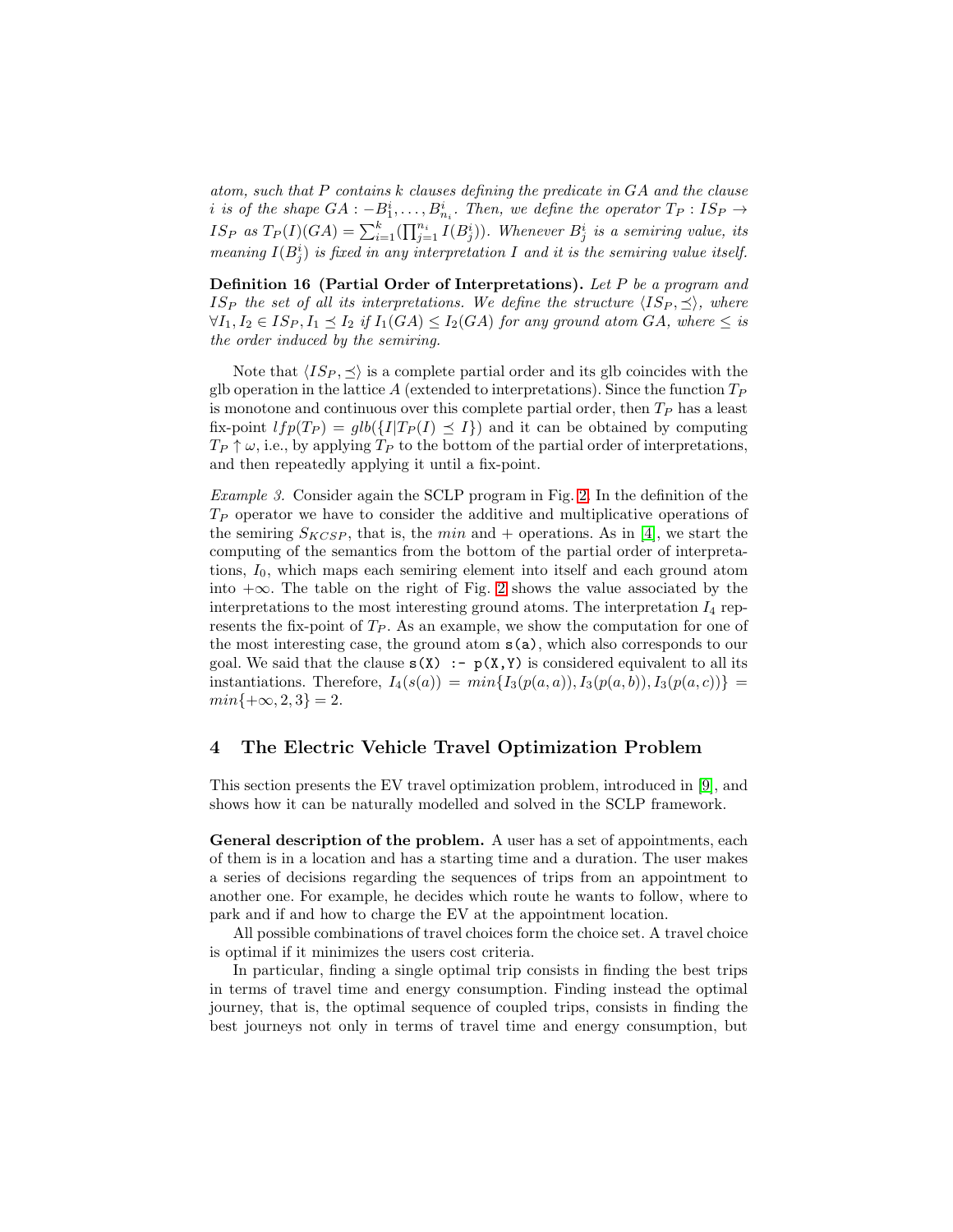also in terms of other important criteria for the user, such as the charging cost, the number of charging events, etc. However, in finding the solution it needs to guarantee that the user reaches each appointment in time and that the state of charge (SoC) of the vehicle never falls below a predefined threshold.

In [\[9\]](#page-16-1), the authors propose a hierarchical presentation of the e-mobility framework, which they exploit to decompose the optimization problem in suboptimization problems. In particular, they identify four levels of mobility: the component level, whose main tasks are the inter- and intra-component coordination; the *trip level*, whose main task is the time and energy optimal routing; the journey level, which handles sequences of trips together with charging and parking strategies; and the mobility level, which handles mobility services, such as, car and ride service.

Each level represents a different optimization problem and the results of the lower level will be inputs of the higher level. However, since, in general, the best solution of the lower level could be not optimal for the higher one, the results of the lower level could contains several solutions and not only the best one.

In the following, we consider only the trip level and the journey level optimization problems. In particular, we first present their formalization and then we show how we can model them in the SCLP framework.

Formalizations of the trip and journey level optimization problems. The trip level optimization problem substantially coincides with the multicriteria shortest path problem. The road network is indeed represented by a directed graph  $G := (N, E)$ , where each arc  $e \in E$  from a node p to a node q has associated a label  $\langle c_T, c_F \rangle$ , that is, a pair whose elements represent the costs, respectively in terms of time and energy consumption, of the arc from  $p$  to  $q$ .

So, given the road network  $G$ , such as the one on the left of Fig. [3,](#page-10-0) a source node  $n_s$  and a destination node  $n_d$ , the problem consists in finding all the best paths between  $n_s$  and  $n_d$  in terms of time and energy consumption. Note that, since the costs of the arcs are elements of a partially ordered set, the solution can contain several paths, that is, all paths which are not dominated by others, but which have different incomparable costs. For example, if we want to know the best paths from  $p$  to  $t$  in the graph of Fig. [3,](#page-10-0) the solution will contain both the paths  $\{p, t\}$  with cost  $\langle 3, 9 \rangle$  and  $\{p, q, t\}$  with cost  $\langle 4, 8 \rangle$ . The former is indeed better in terms of time while the latter in terms of energy consumption.

As far as the journey level optimization problem is concerned, we use the formalization presented in [\[9\]](#page-16-1). Actually, we consider a simpler version of it, which avoids to consider car parks and the time that the users would take to go from either the car park or the charging station to the location of the appointment. Moreover, we consider only the time and energy consumption as cost criteria to be minimized. All these simplifications allows a slender and more readable presentation of the SCLP program modelling the problem.

Let  $A = \{A_1, \ldots, A_n\}$  be the set of the user's appointments. In order to describe the problem, we use different time variables. All of them have the shape  $i_t^Y$ , where i denotes the appointment,  $Y \in \{D, A\}$  (D stands for drive and A for appointment), and  $Z \in \{S, E\}$  (S stands for start and E for end).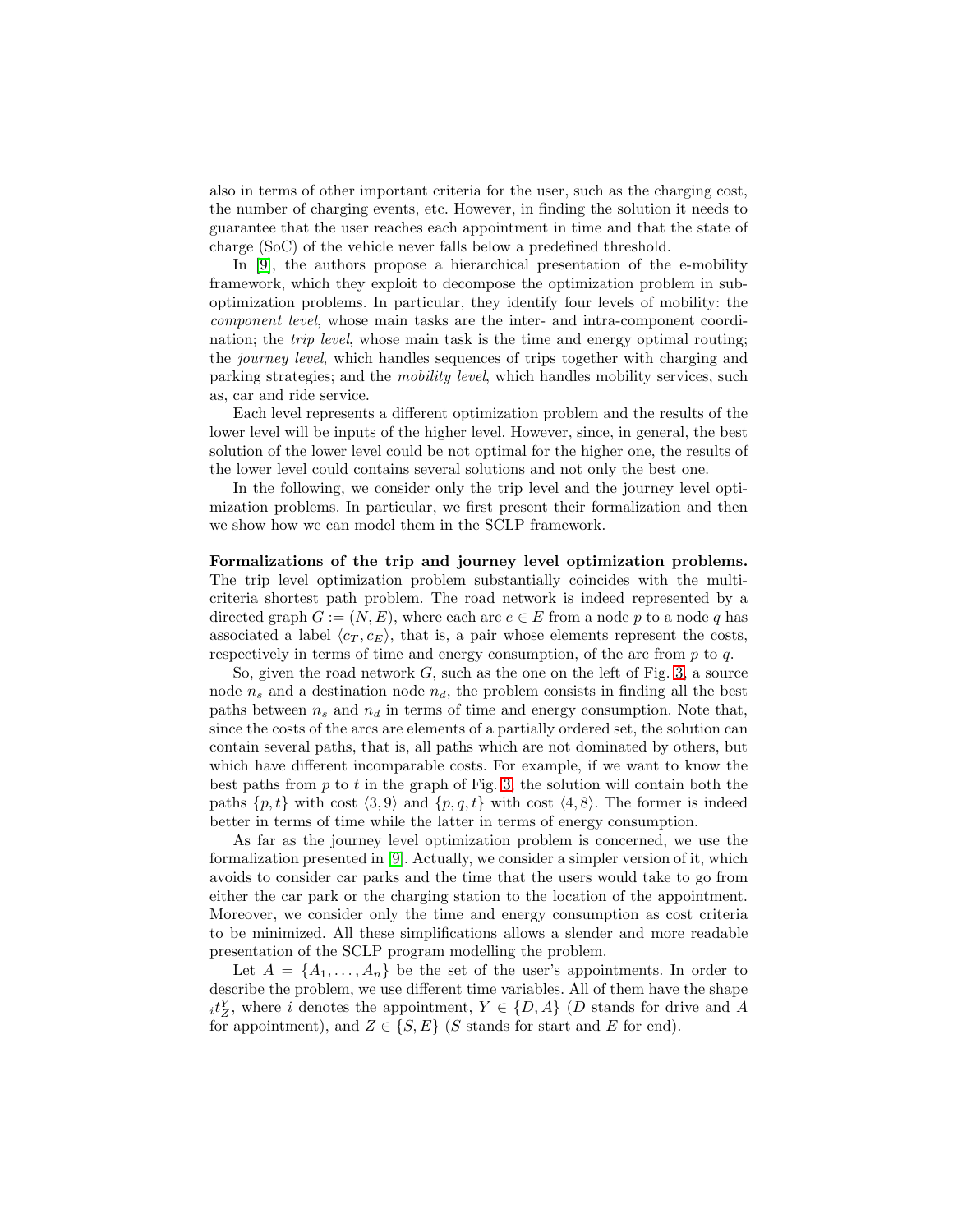

<span id="page-10-0"></span>Fig. 3. The road network, the user's appointments and the charging stations.

Each appointments is defined by a location  $L_i$ , a starting time  $_i t_S^A$ , an end time  ${}_{i}t_{E}^{A}$  and therefore a duration  ${}_{i}d^{A}$ . In order to go from an appointment  $A_i$  to the next one  $A_{i+1}$ , the user leaves with an EV from the location  $L_i$  at time  $_i t_S^D$  and drive to location  $L_{i+1}$ . The user travels along the route alternative  $iR<sup>D</sup>$  (computed by the trip level problem), which consumes energy and hence reduces the SoC. Obviously, the chosen route must allow the user to arrive to destination with the SoC of his EV. We assume that the SoC always decreases during driving and increases during charging events<sup>[4](#page-10-1)</sup>. The user arrives at  $_i t_E^D$  and the appointment starts at  $_i t_S^A$ . The user must arrive in time to the appointment, so it is required that  ${}_{i}t_{E}^{D} \leq {}_{i}t_{S}^{A}$ . During the appointment, it is also possible to schedule a charging event if the SoC of the EV is not enough to continue the journey. We assume to have a set of charging stations. Each of them is simply defined by its name  $CSname$ , the number of available charging spots  $SpotsNum$ , and the location L where it is.

Therefore, given the road network  $G$ , a set of appointments, as the ones described in the table in the middle of Fig. [3,](#page-10-0) and a set of charging stations, as the ones in the rightmost table of Fig. [3,](#page-10-0) the problem consists in finding all the best journeys through all the appointment locations in terms of time and energy consumption. As for the travel optimization problem, also here the solution can contain several journeys, that is, all the non-dominated ones.

SCLP programs for the optimization problems. In the following, we show how the SCLP framework can be used as a linguistic support and a high-level and flexible programming environment where naturally modeling and solving the two optimization problems presented above.

As far as the trip level optimization problem, we propose a slightly different version of the model proposed in [5] for the multi-criteria shortest path problem. So, as there, we consider an SCLP program over the c-semiring denoted  $P^H(S)$ which, given a source node  $n_s$  and a target node  $n_d$ , allows us to obtain the set of the costs of all non-dominated paths from  $n_s$  to  $n_d$ .

<span id="page-10-1"></span><sup>4</sup> This is the typical behaviour of EVs, however, as explained in [\[9\]](#page-16-1), in particular cases it might also increase during driving and decreases during charging.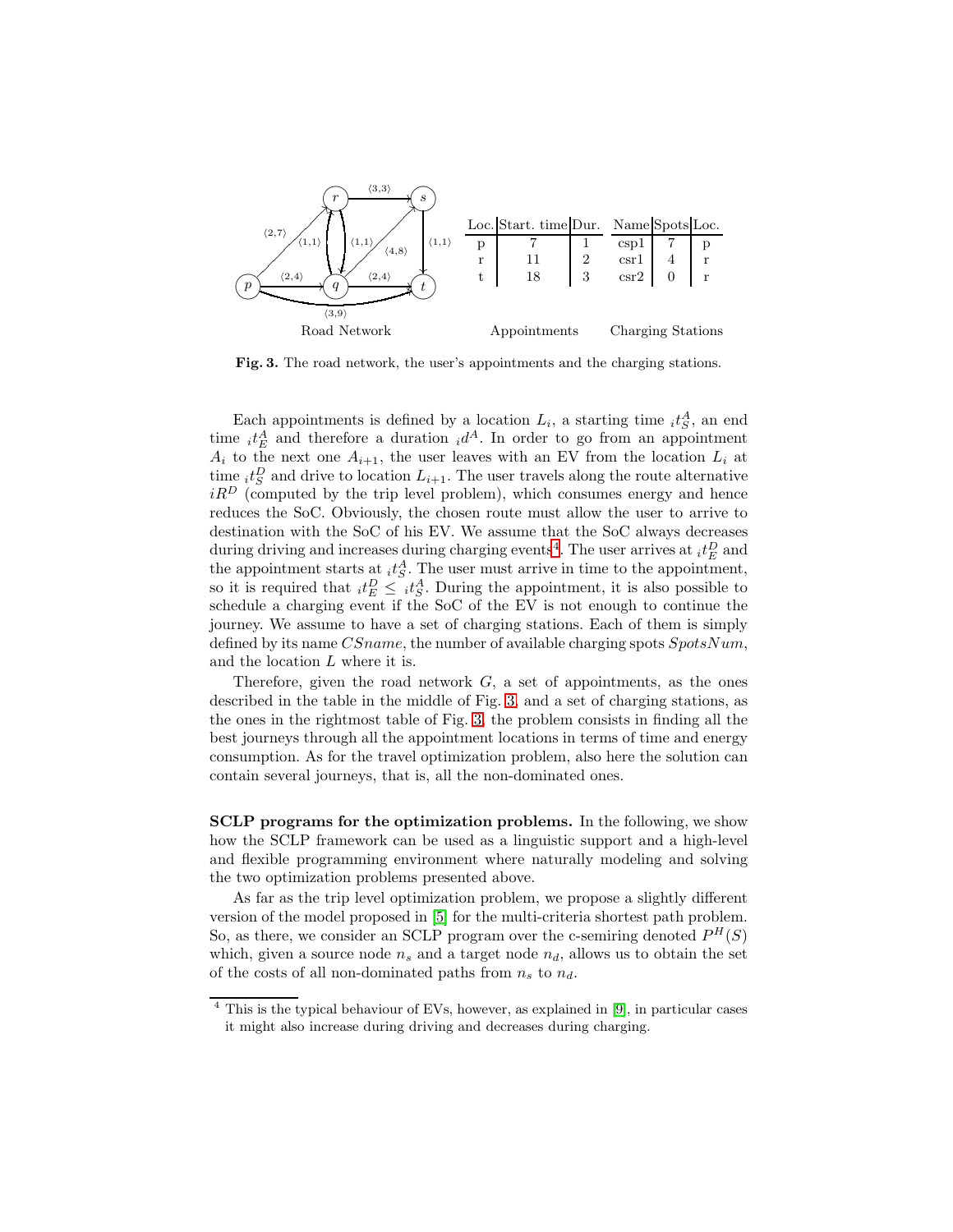```
:-module(paths,_,_).
:-use_module(library(lists)).
:-use_module(library(aggregates)).
minPair([T,E],[T1,E1]):-
  T < T1,
  E < E1.
times([T1,E1],[T2,E2],[T3,E3]):-
  T3 = T1 + T2,
  E3 = E1 + E2plus([],L,[]).
plus([[P,T,E]|RestL],L,
  [[P,T,E]|BestPaths]):-
  nondominated([T,E],L),
  plus(RestL,L,BestPaths).
plus([[P,T,E]|RestL],L,BestPaths):-
  \+nondominated([T,E],L),
  plus(RestL,L,BestPaths)
nondominated([T,E],[]).
nondominated([T,E],[[P,T1,E1]|L]):-
  \+minPair([T1,E1],[T,E]),
  nondominated([T,E],L).
                                            edge(p,q,[2,4]). edge(q,t,[2,4]).
                                            edge(p,r,[2,7]). edge(r,s,[3,3]).
                                            edge(p,t,[3,9]). edge(r,q,[1,1]).
                                            edge(q,r,[1,1]). edge(s,t,[1,1]).
                                            edge(q,s,[4,8]).
                                            path(X,Y,[X,Y],_,[T,E],Lim):-
                                              edge(X,Y,[T,E]),
                                              E = < Lim.
                                           path(X,Y,[X|L],V,[T,E],Lim):-
                                             edge(X,Z,[T1,E1]),
                                              nocontainsx(V,Z),
                                             path(Z,Y,L,[Z|V],[T2,E2],Lim),
                                              .<br>times([T1,E1],[T2,E2],[T,E]),
                                              E = < Lim.
                                            paths(X,Y,Lim,BestPaths):-
                                              findall([P,T,E],path(X,Y,P,[X],[T,E],Lim),ResL),
                                             plus(ResL,ResL,BestPaths).
```
<span id="page-11-0"></span>Fig. 4. The CIAO program modelling the trip level optimization problem.

The semiring  $P^{H}(S)$  is obtained starting from a semiring  $S = \langle A, +, \times, 0, 1 \rangle$ , which in our case is the one modelling the costs associated to each edge, i.e,  $S =$  $\langle N^2, min', +', \langle \infty, \infty \rangle, \langle 0, 0 \rangle \rangle$ , where min' and +' are the min and + operations extended to pairs. Indeed, in general we want to minimize the sum of each cost, but, since we want to obtain all the non dominated paths, we consider  $P^H(S)$ .

Given a semiring S, we define  $P^H(S) = \langle P^H(A), \uplus, \times^*, \emptyset, A \rangle$ , where  $P^H(A)$ is the Hoare Power Domain of A, that is,  $P^{H}(A) = \{S \subseteq A | x \in S, y \leq_{S} x\}$ implies  $y \in S$ . These sets are isomorphic to those containing just the nondominated values, thus, in the following, we will use this more compact and efficient representation, where each element of  $P^{H}(A)$  will represent the costs of all non-dominated paths from a node to another one. The top element of the semiring is the set A (its compact form is  $\{1\}$ , which in our example is  $\{\langle 0, 0 \rangle\}$ ); the bottom element is the empty set;  $\uplus$  is the formal union that takes two sets and gives their union;  $\times^*$  takes two sets and produces another one obtained by multiplying (using the multiplicative operation of the original semiring, in our case +′ ) each element of the first set with each element of the second one.

Note that, in the partial order induced by the additive operation of this semiring,  $a \leq_{P^H(S)} b$  intuitively means that for each element of a, there exists an element of b which dominates it (in the partial order of the original semiring).

Following [5], in order to also really execute the SCLP program, we model the problem with a program in CIAO Prolog [\[6\]](#page-16-2), a system supporting CLP, by explicitly implementing the soft framework. The program is shown in Fig. [4.](#page-11-0)

Here we consider the road network presented in Fig. [3,](#page-10-0) so we have a set of clauses modelling it. In particular, we have a set of facts modelling all the edges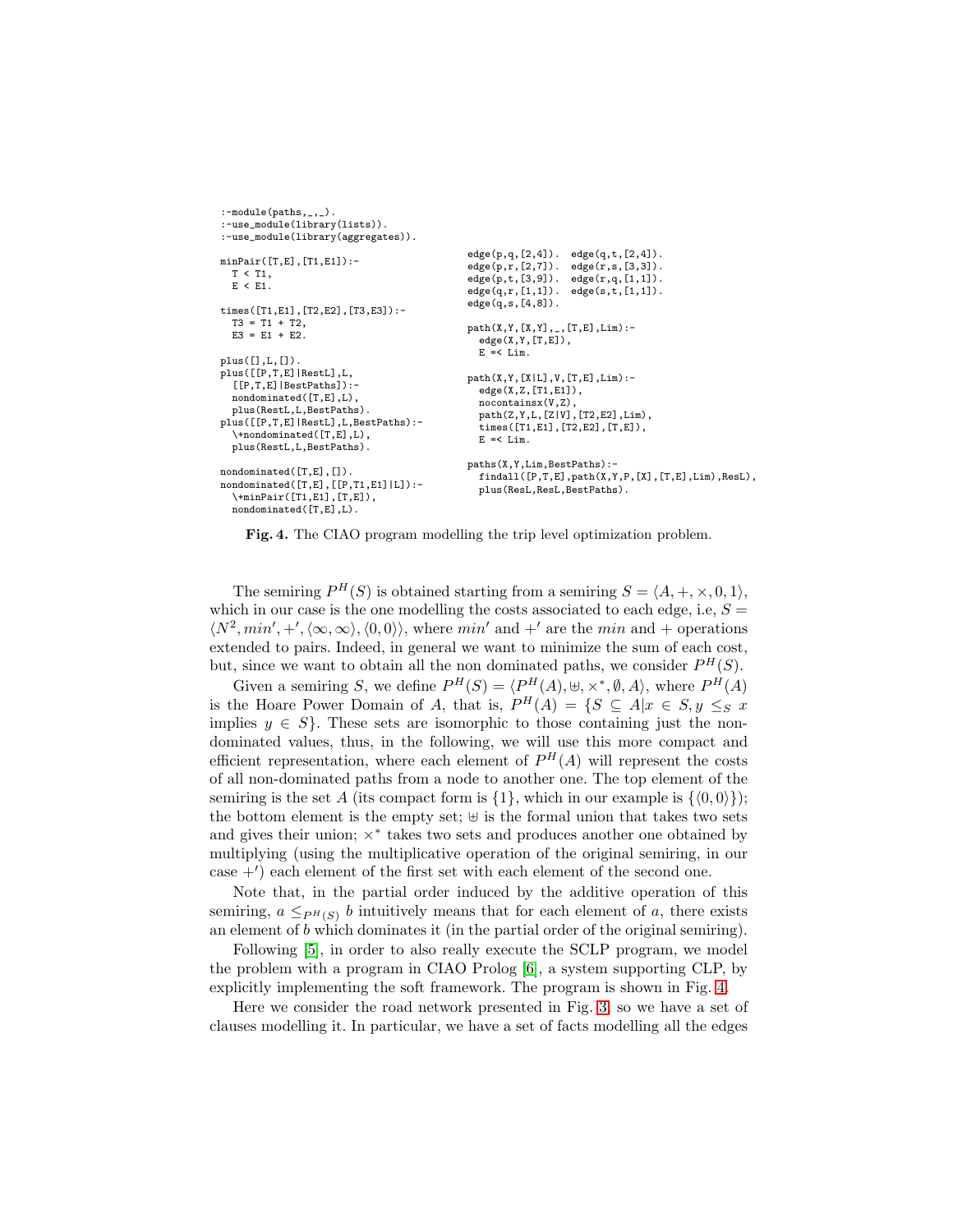Ciao 1.14.2-13646: Mon Aug 15 10:49:59 2011

?- paths(p,t,10,BestPaths). BestPaths = [[[p,t],3,9],[[p,q,t],2+2,4+4]] ?. no ?-

<span id="page-12-0"></span>

of the graph. Each fact has the shape  $edge(n_s, n_d, [c_T, c_E])$ , where  $n_s$  represents the source node,  $n_d$  represents the destination node and the pair  $[c_T, c_E]$  represents the costs of the edge in term of time and energy. Note that, differently from what would happen in the pure SCLP framework, these facts (representing constraints) have the cost in the head of the clauses and not in the body. This is needed for implementing the soft framework, and in particular the two operations of the semiring.

Moreover, there are two clauses *path* describing the structure of paths: the upper one models the base case, where a path is simply an edge, while the lower one represents the recursive case, where a path is an edge plus another path. The head of the path clauses has the following shape  $path(n_s, n_d, L_N, L_V, [c_T, c_E], Lim)$ , where  $n_s$  and  $n_d$  are respectively the source and destination nodes,  $L_N$  is the list needed to remember, at the end, all the visited nodes of the path in the ordering of the visit,  $L_V$  is the list of the already visited nodes needed to avoid infinite recursion where there are graph loops,  $[c_T, c_E]$  is used to remember the cost of the path in terms of time and energy, and finally, Lim represents the maximum amount of energy that the EV can consume. It is used to retrieve only the paths with a total cost in terms of energy equal to or less than the passed value.

The times and plus clauses are useful to model the soft framework. In particular, the first clause is useful to model the multiplicative operation of the semiring allowing us to compose the global costs of the edges together, time with time and energy with energy. The *plus* predicate instead mimics the additive operation and it is useful to find the best, i.e. non-dominated, paths among all the possible solutions. The plus predicate is indeed used in the body of the paths clause, which collects all the paths from a given source node to a given destination node and returns the best solutions chosen with the help of the plus predicate. So, if we want to know the best paths, in the graph of Fig. [3,](#page-10-0) from  $p$  to  $t$  with a total cost in terms of energy consumption less than or equal to 10, we have to perform the CIAO query  $paths(p, t, 10, BestPaths)$ , where the  $BestPaths$  variable will be instantiated with the list containing all the nondominated paths. In particular, for each of them, the list will contain the sequence of the nodes in the path and the total cost of the path in terms of time and energy. The output of the CIAO program for this query is shown in Fig. [5.](#page-12-0)

Now, by using the SCLP program modelling the travel optimization problem, we can also show the one modelling the journey level problem. Also in this case, as before, we consider the  $P^{H}(S)$  semiring and we propose a CIAO program, where we also model the soft framework. The CIAO program modelling the journey optimization problem is presented in Fig. [6.](#page-13-0)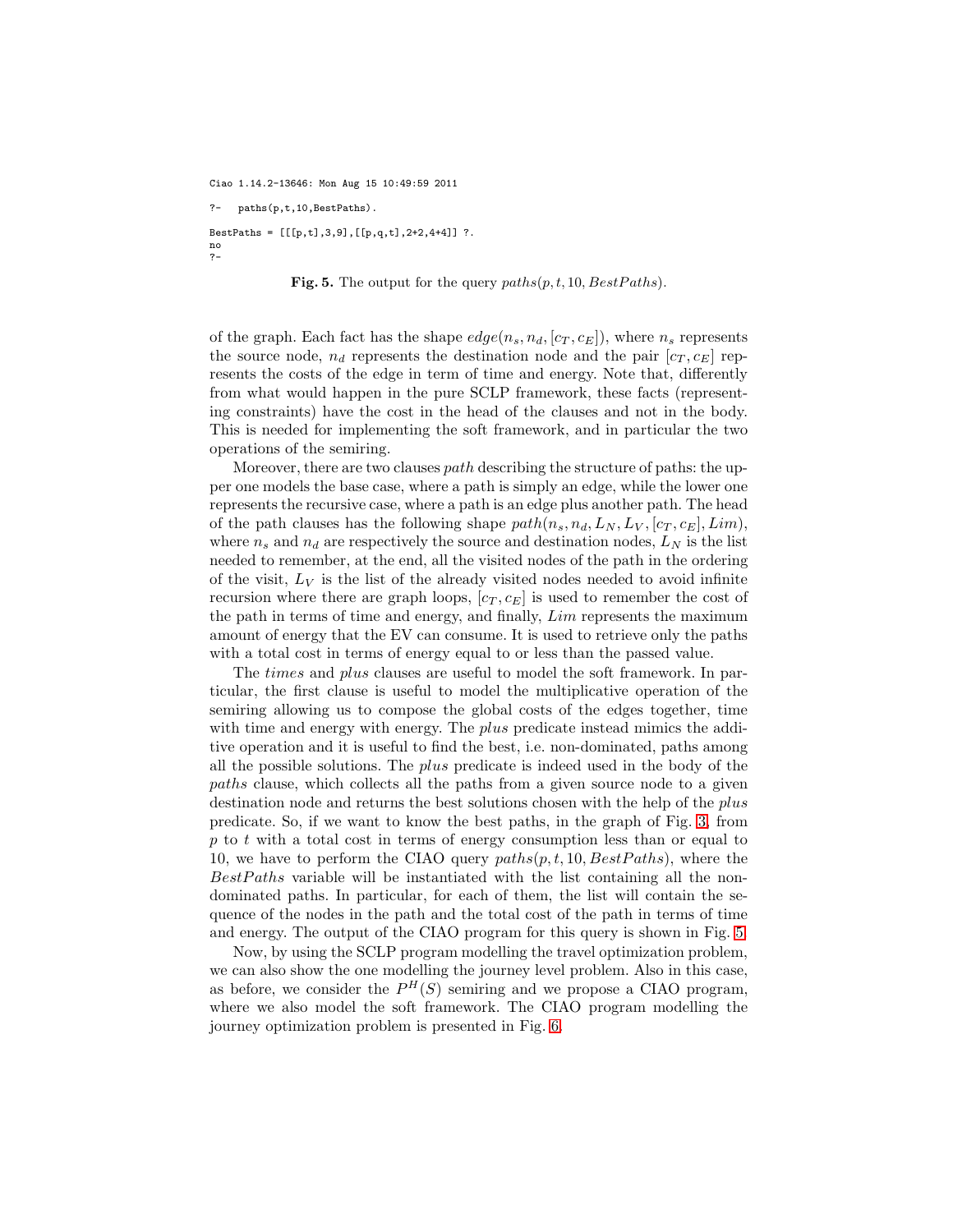```
:-module(journey, \ldots).
:-use_module(paths).
plus([],L,[]).
plus([[P,T,E,ChEv]|RestL],L,
      [[P,T,E,ChEv]|BestPaths]):-
  nondominated([P,T,E],L),
 plus(RestL,L,BestPaths).
plus([[P,T,E,ChEv]|RestL],L,
                     BestPaths):-
  \+nondominated([P,T,E],L),
 plus(RestL,L,BestPaths).
nondominated([P,T,E],[]).
nondominated([P,T,E],
         [[P1,T1,E1,ChEv1]|L]):-
  \+minPair([T1,E1],[T,E]),
  nondominated([P,T,E], L).
appointment(p,7,1).
appointment(r, 11, 2).
appointment(t,18,3).
chargingStation(csp1,7,p).
chargingStation(csr1,4,r).
chargingStation(csr2,0,r).
journeys(Places,EV,BestJourneies):-
findall([P,T,E,ChEv],journey(Places,P,ChEv,[T,E],SoC),ResL),
plus(ResL,ResL,BestJourneies).
                                     journey([X,Y],[P],[],[T,E],SoC):-
                                       appointment(X,Tx,Dx), appointment(Y,Ty,Dy),
                                       path(X,Y,P,[X],[T,E],SoC),
                                       timeSum(Tx,Dx,T,ArrT), ArrT=<Ty.
                                     journey([X,Y],[P],[[X,ID]],[T,E],SoC):-
                                       appointment(X,Tx,Dx), appointment(Y,Ty,Dy),
                                       \+path(X,Y,P,[X],[T,E],SoC),
                                       chargingStation(ID,Spots,X),Spots>0,
                                       newSoC(SoC,Dx,NewSoC),
                                       path(X,Y,P,[X],[T,E],NewSoC)
                                       timeSum(Tx,Dx,T,ArrT), ArrT=<Ty.
                                     journey([X|[Y|Z]],[P|LP],ChEv,[T,E],SoC):-
                                       appointment(X,Tx,Dx), appointment(Y,Ty,Dy),
                                       path(X,Y,P,[X],[T1,E1],SoC),
                                        timeSum(Tx,Dx,T1,ArrT), ArrT=<Ty,
                                       journey([Y|Z],LP,ChEv,[T2,E2],(SoC-E1)),
                                       times([T1,E1],[T2,E2],[T,E]).
                                     journey([X|[Y|Z]],[P|LP],[[X,ID]|ChEv],[T,E],SoC):-
                                       appointment(X,Tx,Dx), appointment(Y,Ty,Dy),
                                        \+path(X,Y,P,[X],[T1,E1],SoC),
                                       chargingStation(ID,Spots,X), Spots>0,
                                       newSoC(SoC,Dx,NewSoC),
                                       path(X,Y,P,[X],[T1,E1],NewSoC),
                                       timeSum(Tx,Dx,T1,ArrT), ArrT=<Ty,
                                       journey([Y|Z],LP,ChEv,[T2,E2],(NewSoC-E1)),
                                       times([T1,E1],[T2,E2],[T,E]).
```
<span id="page-13-0"></span>Fig. 6. The CIAO program modelling the journey optimization problem.

We have a set of facts modelling the user's appointments and the charging stations. In particular, for each appointment  $A_i$ , there is a clause appointment( $L_i$ ,  $it_S^A$ ,  $id^A$ ), while for each charging station we have a clause  $chargingStation(CSname, SpotsNum, L).$ 

Moreover, there are four *journey* clauses describing the structure of journeys. The upper two represent the base case, while the other two represent the recursive case. The first clause models the case where a journey is simply a path with a cost in terms of energy less than or equal to the SoC of the EV. The second clause models the case where the SoC of the EV is not enough to do any path and so a charging event, incrementing the energy level, must be scheduled. The third journey clause represents the case where a journey is a path with a cost in terms of energy less than or equal to the SoC of the EV, plus another journey. Finally, the last clause models the recursive case where a charging event is needed. In all cases we check that the paths allow the user to arrive in time.

The head of the journey clauses has the shape journey( $L_L, L_P, L_{ChEv}$ ,  $[C_T, C_E], SoC$ ), where  $L_L$  is the list of the locations of the appointments,  $L_P$  is the list needed to remember, at the end, all the paths of the journey in the correct ordering,  $L_{Chev}$  is the list needed to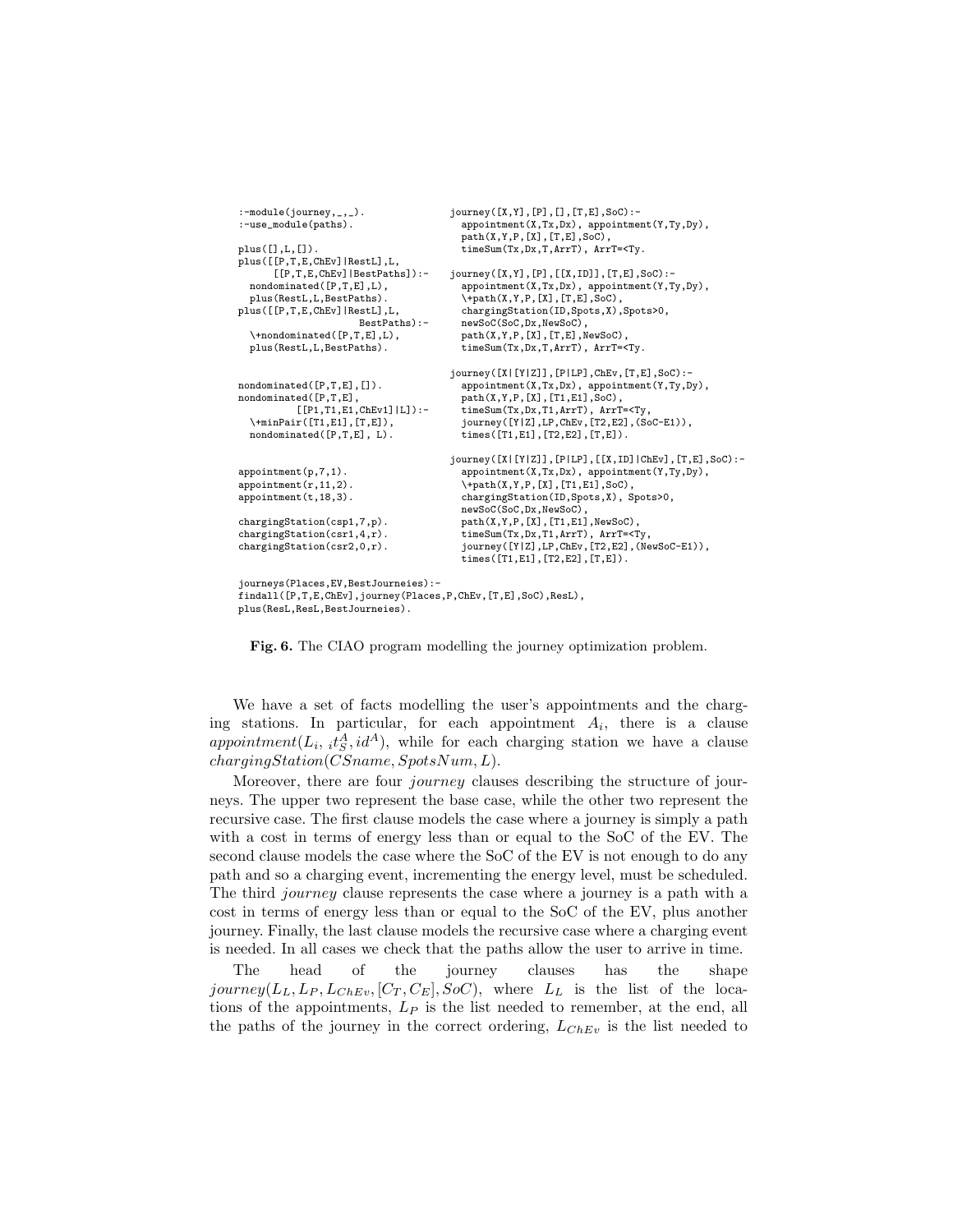Ciao 1.14.2-13646: Mon Aug 15 10:49:59 2011

```
?- journeys([p,r,t],10,BestJourneys).
BestJourneys = [
                 [[[p,r],[r,s,t]],2+(3+1),7+(3+1),[[r,csr1]]],[[[p,r],[r,q,t]],2+(1+2),7+(1+4),[[r,csr1]]],[[[p,q,r],[r,s,t]],2+1+(3+1),4+1+(3+1),[]],
                 [[[p,q,r],[r,q,t]],2+1+(1+2),4+1+(1+4),[]]] ?.
no
?-
```
<span id="page-14-1"></span>

remember all the charging events needed to complete the journey,  $[C_T, C_F]$ represents the cost of the journey in terms of time and energy, and finally, SoC represents the current energy level of the EV.

To make the program as readable as possible, we omit the predicates  $newSoC$ and  $timeSum$ , useful to respectively compute the new energy level of the EV after a charging event and the arriving time of the user to an appointment.

The *plus* clauses are useful to model the soft framework and they are very similar to the ones of the trip level problem. The only difference is that here we have to consider the charging events. Moreover, note that we reuse the *times* predicate defined in the CIAO program in Fig. [4.](#page-11-0)

The journeys clause collects all the journeys through a set of locations (the ones of the user's appointments) and returns the best solutions chosen with the help of the *plus* predicate. So, if we want to know the best journeys, in the graph of Fig. [3,](#page-10-0) through the locations where the user has the appointments, with an EV having an energy level equal to 10, we have to perform the CIAO Prolog query journeys( $[p, r, t]$ , 10, BestJourneys), where p, r, t are the locations of the appointments and the BestJourneys variable will be instantiated with the list containing all the non-dominated journeys. In particular, for each of them, the list will contain the sequence of the paths of the journey, the total cost of the journey in terms of time and energy, and the list of the charging events, each of them described by the name of the charging station and its location. The output of the CIAO program for this query is shown in Fig. [7.](#page-14-1)

## <span id="page-14-0"></span>5 Conclusion

In this paper we proposed the SCLP framework as a high-level declarative, executable specification notation to model in a natural way some aspects of the e-mobility optimization problem [\[9\]](#page-16-1), consisting in coordinating electric vehicles in order to overcome both energetic and temporal constraints. In particular, we considered the trip and journey optimization sub-problems, consisting in finding respectively the energy- and time-optimal route from one destination to another one, and the optimal sequence of coupled trips, in terms of the same criteria, guaranteeing that the user reaches each appointment in time. For both the optimization problems, we provided an SCLP program in CIAO Prolog, by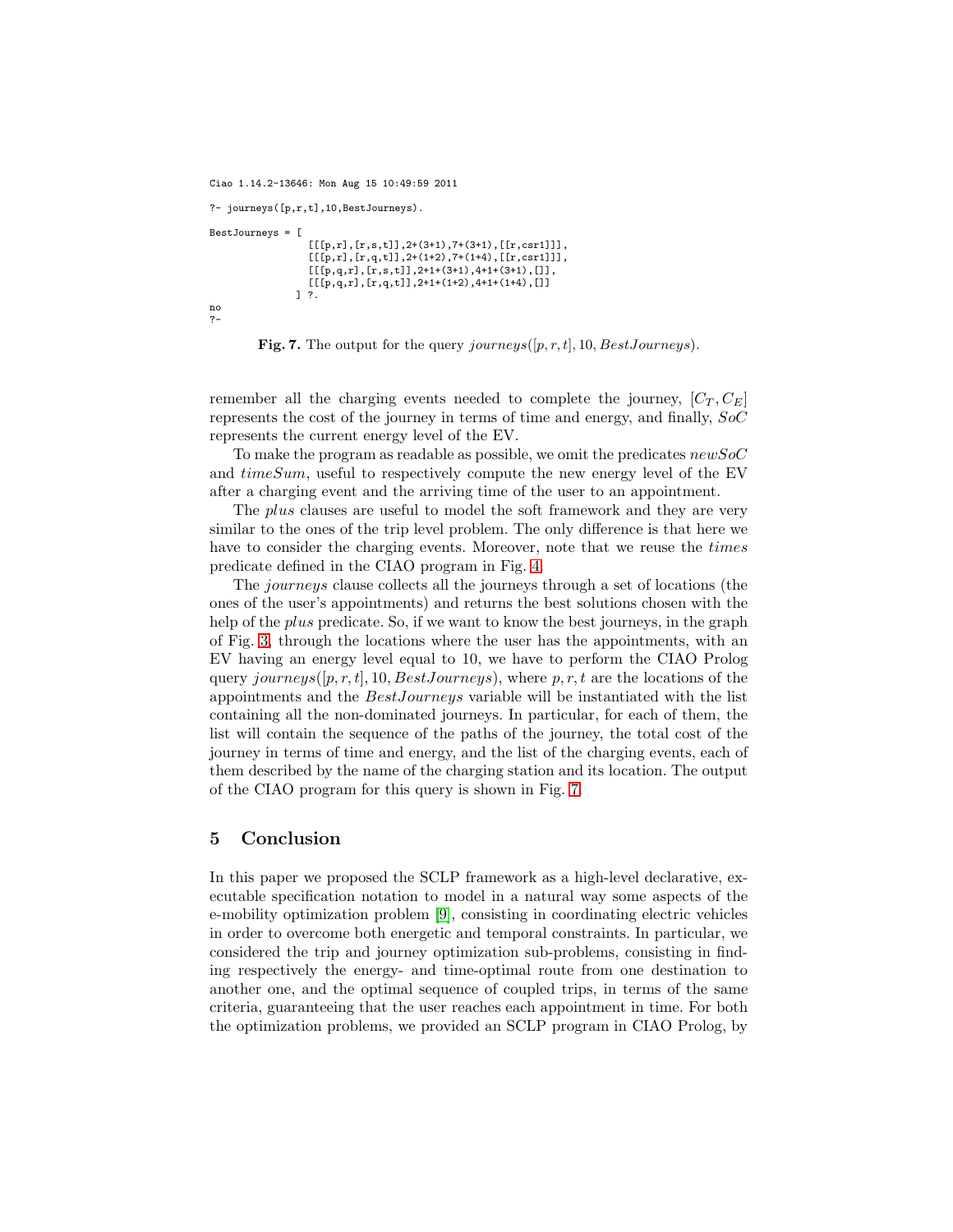explicitly implementing the soft framework, that is, the additive and the multiplicative operations of the chosen semiring. The former is a slight variant of the CIAO program proposed in [5, Section 4.4] to specify the multicriteria version of the shortest path problem. With respect to the program proposed there, here we implemented a different semiring, (also proposed in [5]), i.e., the one based on the Hoare Power Domain operator, which allowed us to obtain only the best (i.e. non-dominated) routes in terms of time and energy consumption. We thus provided an implementation of the two operations of this semiring, by defining two predicates modelling them. The SCLP program modelling the journey optimization problem then uses the trip optimization problem results as inputs. It is also based on the same semiring that, in this case, allowed us to find the best journeys in terms of the two cost criteria.

As said above, the soft framework is explicitly implemented into each CIAO program: there is for example a different plus predicate in each optimization program we have proposed. However, it would be interesting to study a general way to embed the soft framework in Ciao Prolog. Trivially, one could provide a library offering a more general implementation of the operations of the semiring of each type of problem. Most interestingly, one could instead think to provide a meta-level implementing more efficiently the soft framework.

Differently from our solution, which allows us to obtain the set of all the optimal journeys, in the mathematical model proposed in [\[9\]](#page-16-1) a form of approximation is introduced, by considering an aggregated cost function to be optimized. Their goal is indeed to minimize this cost function, which considers different cost criteria: besides the travel time and the consumed energy, they also take into account the charging cost, the number of charging events, etc. In modelling the problem, here we introduced a simplification by considering just the two main cost criteria, that allows us a slender presentation of the work. However, it is obvious that the SCLP programs can be easily modified to also take into account several other cost criteria. On the other side, we preferred not to introduce any approximation of the solution, by instead returning all optimal journeys considered equivalently feasible. However, since the use of partially ordered structures, as in our case, can in general lead to a potentially exponential number of undominated solutions, sometimes it becomes crucial to keep the number of configurations as low as possible through some form of approximation allowing us to adopt a total order. In this case, the right solution could be to adopt a function that composes all the criteria in a single one and then to choose the best tuple of costs according to the total ordering that the function induces [5, Section 6.1].

As said above, our aim is mainly to propose the SCLP framework as an expressive and natural specification language to model optimization problems. We indeed think that not only problems representing an extension of the one treated here can be modelled by adapting the solution we presented easily enough, but that in general our approach can be followed to model hierarchical optimization problems. All the SCLP programs we proposed are effective only when data of small size are considered. We are indeed conscious that the proposed encodings cannot be used to really solve the problem on practical cases, but on the other